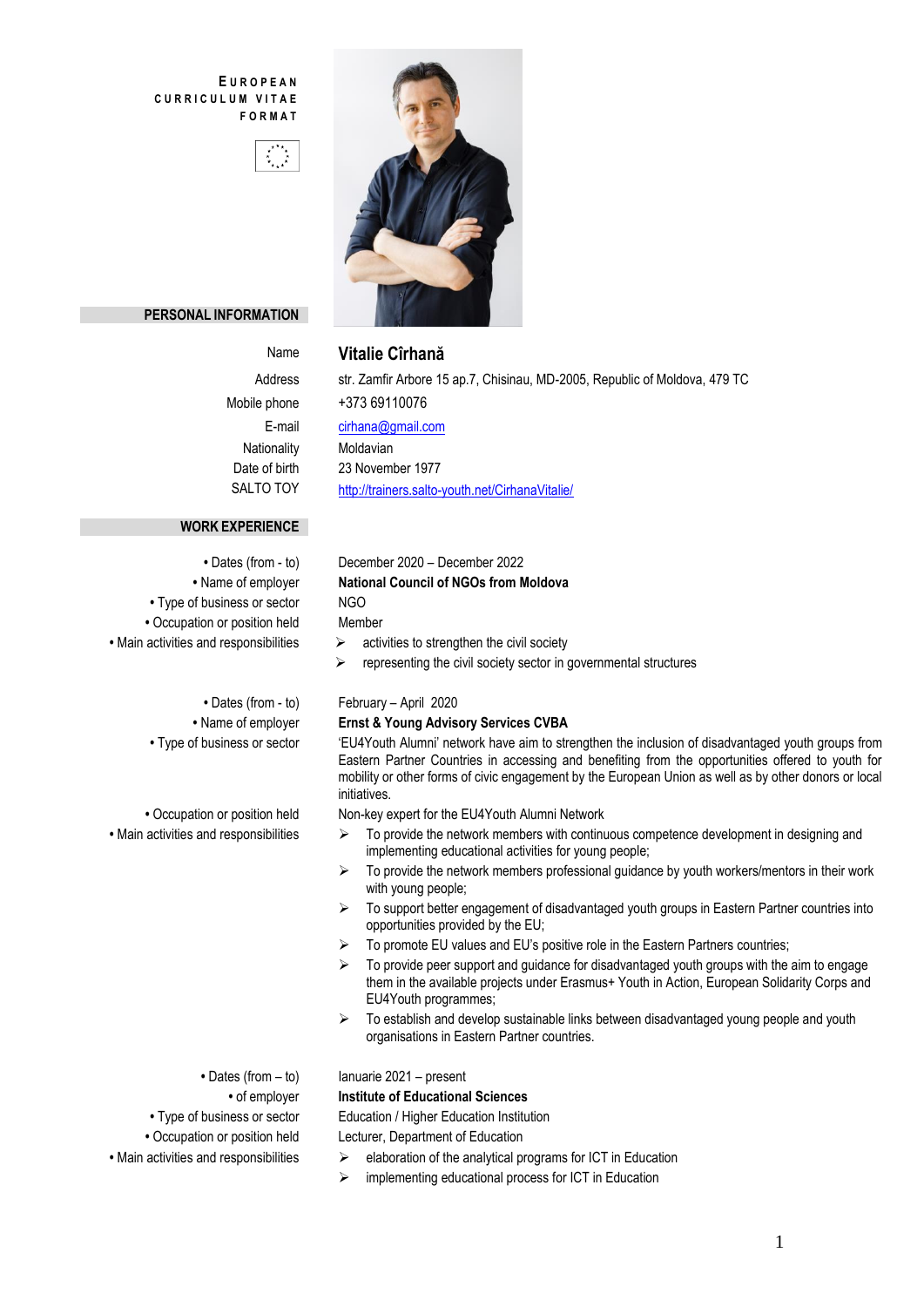- 
- Occupation or position held Expert
- 

- -
	-
	-
- - Type of business or sector NGO **•** Occupation or position held Director
- -
	-
	- Type of business or sector Human rights / Education
	-
- 
- Type of business or sector **Government** 
	-
	- Type of business or sector NGO
	-
- 

- 
- Type of business or sector Government
- Occupation or position held Principal Specialist
- 

**•** Dates (from – to) January 2018 – Martie 2021

### **•** Name of employer **Soros Foundation – Moldova**

**•** Type of business or sector Empowering Youths from Schools for an Active Participation in Decision-making

• Main activities and responsibilities  $\rightarrow$  Empowering non-mainstream young people from schools for an active participation in decisionmaking to prepare them becoming civically engaged adults

**•** Dates (from – to) September 2019 – Iulie 2020

### **•** of employer **Moldavian State University**

• Type of business or sector **Education / Higher Education Institution** 

**•** Occupation or position held Lecturer, Department of Education, Psychology and Social Science

- Main activities and responsibilities  $\rightarrow$  elaboration of the analytical programs for Training of Trainers disciplines
	- $\triangleright$  implementing educational process for Training of Trainers disciplines

### **•** Dates (from - to) February 2014 – now

### **•** Name of employer **SALTO EECA**

• Type of business or sector International trainings for EVS volunteers and accredited organizations **•** Occupation or position held Trainer and facilitator

• Main activities and responsibilities  $\triangleright$  Delivering EVS training activities in the Eastern Partnership region (OnArrival Trainings, Mid-Term Meetings, EVS events and EVS Coordinators meetings)

### **•** Dates (from - to) December 2000 – now

## **•** Name of employer **"MilleniuM" Training and Development Institute**

- Main activities and responsibilities  $\rightarrow$  coordinating the implementation process of the Strategic Plan of the organisation
	- $\triangleright$  implementation of the annual plans of the organisation,
	- $\triangleright$  developing and promotion programmes and projects

### **•** Dates (from - to) July 2006 - September 2007

### **•** Name of employer **National Committee of Youth Campaign "All different - all equal"**

**•** Occupation or position held Member of the National Committee of Youth Campaign "All different - all equal"

- Main activities and responsibilities  $\rightarrow$  developing of the National Youth Campaign "All different all equal"
	- $\triangleright$  organizing the activities to promote the campaign in Gagauzia autonomy region in Republic of Moldova

### **•** Dates (from - to) March 2006 - February 2008

### **•** Name of employer **Youth Advisory Council of the Republic of Moldova**

**•** Occupation or position held Member of the Youth Advisory Council of the Republic of Moldova in the Ministry of Education

- Main activities and responsibilities  $\rightarrow$  analyzing activity of the Ministry of youth policy
	- providing consultations and recommendations on the implementation of youth policy

**•** Dates (from - to) November 2001 - November 2011

### **•** Name of employer **National Council of NGOs from Moldova**

**•** Occupation or position held Member, President of the National NGO in Moldova (in 2004)

- Main activities and responsibilities  $\rightarrow$  activities to strengthen the civil society
	- $\triangleright$  representing the civil society sector in governmental structures

### **•** Dates (from – to) August 2001 - June 2002

# **•** Name of employer **Information Technology Department, Directorate General Informatics**

- Main activities and responsibilities  $\rightarrow$  participation in the elaboration of the concepts of the computerization of society
	- $\triangleright$  developing the concept of distance learning
	- $\triangleright$  participation in policymaking of the Information Society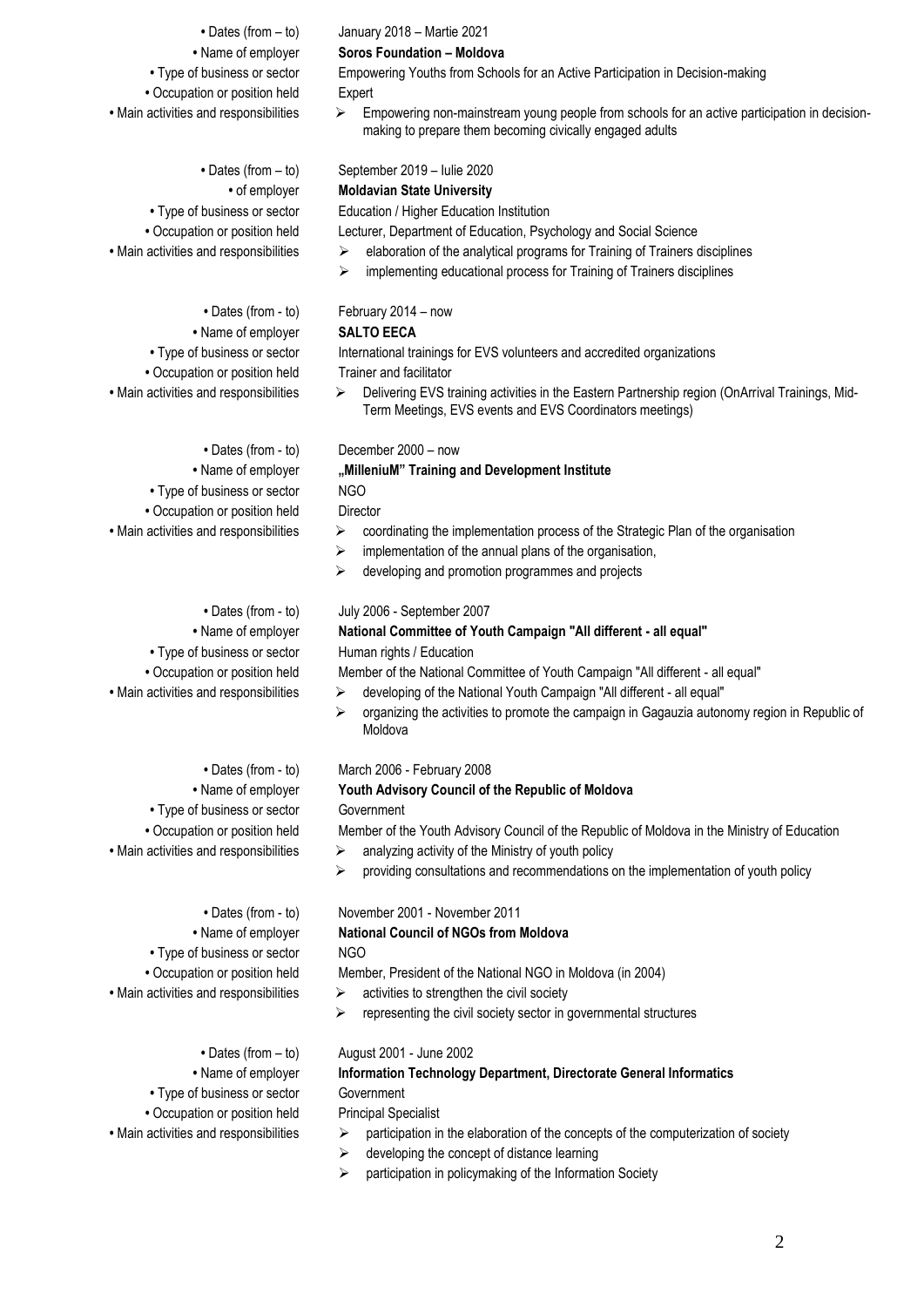**•** Dates (from – to) November 1999 - July 2001 **•** Name of employer **Ministry of Justice, Department of Penitentiary Institutions •** Type of business or sector **Government** • Occupation or position held Senior Inspector • Main activities and responsibilities  $\rightarrow$  developing a concept of Informational development of the Department **•** Dates (from – to) September 1998 – August 2019

**•** Type of business or sector NGO

- 
- $\triangleright$  training the Department staff about using the computer and Internet in the service activity
- $\triangleright$  developing and implementation of the project about editing a guide of rights for the prisoners

**•** of employer **Moldavian State University**

**•** Type of business or sector Education / Higher Education Institution

• Occupation or position held Senior Lecturer, Department of IT

- Main activities and responsibilities  $\rightarrow$  elaboration of the analytical programs to IT disciplines
	- implementing educational process on Faculty of Mathematics and Computer Science, IT Department

### Dates (from – to) September 1997 - December 2000

## Name of employer **The Institute of Research of the Human Development "TIT"**

**•** Occupation or position held The coordinator of the Computer Training Centre

- Main activities and responsibilities  $\triangleright$  coordination of the activity of the centre
	- $\triangleright$  elaboration of the concept of the centre development
	- $\triangleright$  organize trainings on IT for children and young
	- $\triangleright$  consultation for adults

### **EDUCATION**

| $\cdot$ Dates (from $-$ to)      | $2017 - 2019$                                                         |
|----------------------------------|-----------------------------------------------------------------------|
| • Name of institution            | <b>Moldavian State University (Chisinau, Republic of Moldova)</b>     |
| • Principal subjects             | <b>Training of Trainers</b>                                           |
| • Title of qualification awarded | Master in Training of Trainers                                        |
| • Dates (from – to)              | $2015 - 2016$                                                         |
| • Name of institution            | Erasmus plus National Agency of Bulgaria, Germany, Turkey and Belgium |
| • Principal subjects             | Training of Trainers for European Erasmus+: Youth in Action Projects  |
| • Title of qualification awarded | <b>Trainer for Trainers</b>                                           |
| $\cdot$ Dates (from $-$ to)      | 2003-2004                                                             |
| • Name of institution            | State University of South Ural (Chelyabinsk, Russian Federation)      |
| • Principal subjects             | eLearning                                                             |
| • Title of qualification awarded | Coordinator of eLearning System                                       |
| • Dates (from $-$ to)            | $2000 - 2003$                                                         |

• Name of institution **Moldavian State University** (Chisinau, Republic of Moldova) • Principal subjects PhD studies on Computer Science

### • Dates (from – to) 1999 – 2000

• Name of institution **Moldavian State University** (Chisinau, Republic of Moldova) • Principal subjects Mathematics and Computer Science (IT) • Title of qualification awarded Master in Computer Science (IT)

- Dates (from to) 1994 1999
- 
- 

• Name of institution **Moldavian State University** (Chisinau, Republic of Moldova) • Principal subjects Mathematics and Computer Science (IT) • Title of qualification awarded Bachelor in Mathematics and Computer Science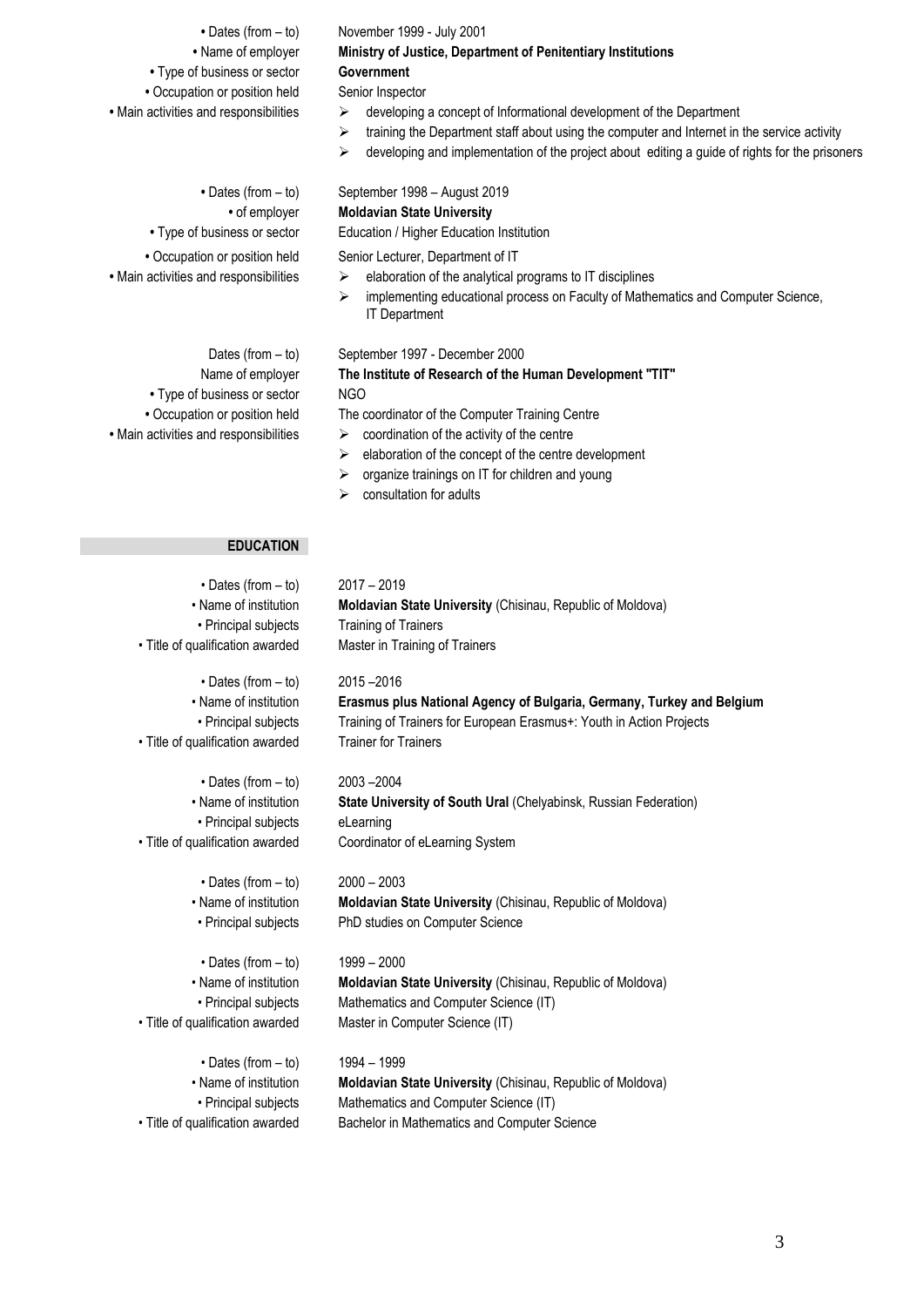| <b>MOTHER TONGUE</b>                      |                | Romanian         |                |                                                          |                       |                  |                      |                  |                |                  |
|-------------------------------------------|----------------|------------------|----------------|----------------------------------------------------------|-----------------------|------------------|----------------------|------------------|----------------|------------------|
| <b>OTHER LANGUAGES</b><br>Self-assessment | Understanding  |                  |                |                                                          | <b>Speaking</b>       |                  |                      |                  | Writing        |                  |
| European level (*)                        | Listening      |                  | Reading        |                                                          | Spoken<br>interaction |                  | Spoken<br>production |                  |                |                  |
| English                                   | B <sub>2</sub> | independent user | <b>B2</b>      | independent user                                         | B <sub>2</sub>        | independent user | B <sub>2</sub>       | independent user | B <sub>2</sub> | independent user |
| <b>Russian</b>                            | C <sub>2</sub> | experienced user | C <sub>2</sub> | experienced user                                         | C <sub>2</sub>        | experienced user | C <sub>2</sub>       | experienced user | C <sub>2</sub> | experienced user |
|                                           |                |                  |                | (*) Common European Framework of Reference for Languages |                       |                  |                      |                  |                |                  |

### **SKILLS AND COMPETENCIES**

- $\triangleright$  Ability to provide trainings and facilitate educational process (including planning, implementation and evaluation-follow-up)
- $\triangleright$  Project coordination skills
- $\triangleright$  Consultations and support for project development
- $\triangleright$  Good communication skills and good team-working skills
- $\triangleright$  Good ability to adapt to multicultural environment and to work in international teams

### **TRAINING AND FACILITATION EXPERIENCE (as a trainer/facilitator)**

- 1. 25 February 2021, Facilitator in the National Forum of Youth Workers from Moldova (Online event, organized by "MilleniuM" Training and Development Institute and Ministry of Education, Culture and Research of the Republic of Moldova)
- 2. 23-24 January 2021, Workshop on Project Design, taking place in Chisinau, Moldova (for applicants to Grant Programme of Ministry of Education, Culture and Research of Moldova)
- 3. 8-25 December 2020, Online Training Course on ICT for teachers, taking place in Chisinau, Moldova (financed by National Platform of Eastern Partnership Civil Society Forum)
- 4. 13-14 November 2020, Training of Trainers Online (financed by UNFPS and Ministry of Education, Culture and Research of Republic of Moldova, implemented by CNTM)
- 5. September December 2020, Online educational programme for Network of Youth Centres in Republic of Moldova on Volunteering programme, Outreach and Youth Work (financed by UNFPS and Ministry of Education, Culture and Research of Republic of Moldova, implemented by ADC)
- 6. 30 September 12 October 2020, Training Course for Volunteer Coordinators (financed by Ministry of Education, Culture and Research of Republic of Moldova, implemented by ADC)
- 
- 7. 17-20 September 2020, MidTerm Meeting for ESC volunteers, taking place in online (financed by SALTO EECA) 8. 3-9 August 2020, Training Course for Youth worker on Human Rights Education in Republic of Moldova (financed by European Youth Foundation, Council of Europe).
- 9. June December 2020, Long Term Training of Trainers, 9 modules of ToT (54 days), taking place in Vadul lui Voda, Moldova (financed by Ministry of Education, Culture and Research of Moldova)
- 10. 1 July 30 October, Strategic Planning for Cricova town (2021-2025), Republic of Moldova, organized by Cricova mayor.
- 11. 18-21 June 2020, MidTerm Meeting for ESC volunteers, taking place in online (financed by SALTO EECA)
- 12. 1-26 June 2020, Training of Trainers, taking place online, Republic of Moldova, organized by Centre CONTACT.
- 13. 21-29 May 2020, Academy of Community Leader, taking place online, Republic of Moldova, organized by Centre CONTACT.
- 14. 1 April 31 May 2020, Online Training Courses for Youth Workers (17 online trainings), taking place online, Republic of Moldova, organized by UNFPA and Ministry of Education, Culture and Research.
- 15. 8-15 March 2020, On-Boarding Training Course for EU4Youth Alumni Network, taking place in Odessa, Ukraine, organized by EU4Youth Programme.
- 16. February May 2020, 4 Workshops for Youth Councils about participation in decision making processes, organised by CIDDC.
- 17. February December 2020, involved as expert in implementing the project "Empowering Youths from Schools for an Active Participation in Decision-making" by delivering 10 trainings for representatives of Council of Pupils and school representatives, one summer school and 2 conference in Cahul and Chisinau, Republic of Moldova (project implemented by Foundation Soros-Moldova)
- 18. 20-25 January 2020, Training Course "Understanding and facilitating individual and group learning process" in framework of National educational programme for developing competencies of youth workers in Moldova, organized by "MilleniuM" Training and Development Institute.
- 19. 10-12 January 2020, Workshop on Project Design, taking place in Chisinau, Moldova (for applicants to Grant Programme of Ministry of Education, Culture and Research of Moldova)
- 20. 4-6 December 2019, European Solidarity Corps event, taking place in Chisinau, Republic of Moldova (financed by SALTO EECA)
- 21. 9-13 November 2019, OnArrival Training Course for ESC volunteers, taking place in Lviv, Ukraine (financed by SALTO EECA)
- 22. 6-12 October 2019, COMPASS National Training Course in Human Rights Education in Republic of Moldova (financed by Council of Europe)
- 23. June December 2019, Long Term Training of Trainers, 10 modules of ToT (60 days), taking place in Vadul lui Voda, Moldova (financed by Ministry of Education, Culture and Research of Moldova)
- 24. 23-30 June 2019, trainer in the "Cross-Sectoral Dialogue: Empowering Youth Participation Through Volunteering" Training Course for youth workers in Kharkiv, Ukraine (financed by Erasmus plus Programme, EACEA)
- 25. 17-20 June 2019, facilitator in the Eastern Partnership Youth Forum 2019 in Vilnius, Lithuania (organized by Agency of International Cooperation from Lithuania in partnership with DG NEAR, DG EACEA, Erasmus+ NA and SALTO network)
- 26. February December 2019, involved as expert in implementing the project "Empowering Youths from Schools for an Active Participation in Decision-making" by facilitating 4 meetings for representatives of Council of Pupils and school representatives, 3 focus groups, 6 trainings, 5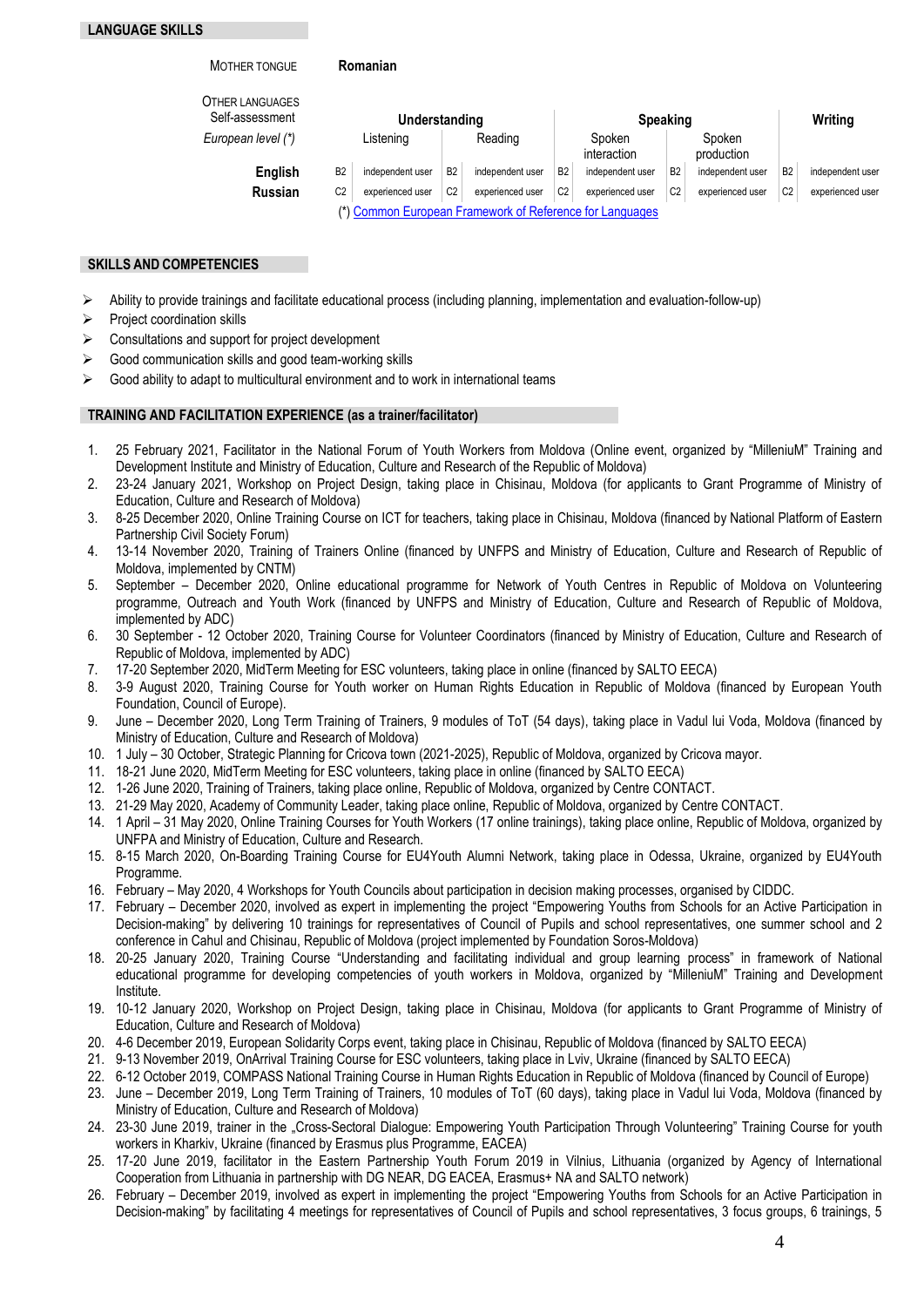workshops and one summer school and 2 conference in Cahul and Chisinau, Republic of Moldova (project implemented by Foundation Soros-Moldova)

- 27. April December 2019, 15 Training Courses for teachers on intercultural education, insight of project "Intercultural dialog in Moldova", in Comrat, Balti and Edinet, Republic of Moldova (financed by Pestalozzi Foundation, Switzerland)
- 28. 8-10 January 2019, Workshop on Project Design, taking place in Chisinau, Moldova (for applicants to Grant Programme of Ministry of Education, Culture and Research of Moldova)
- 29. 15-16 December 2018, Launching European Solidarity Corps in Moldova, EVS/ESC coordinators meeting, taking place in Chisinau, Republic of Moldova (financed by SALTO EECA)
- 30. 28-30 November 2018, EVS/ESC event, taking place in Kiev, Ukraine (financed by SALTO EECA)
- 31. November 2018 April 2019, Long Term Training Course on Peace Education, 9 modules of LTTC (27 days), taking place in Moldova (financed by CISU, Denmark)
- 32. June December 2018, Long Term Training of Trainers, 9 modules of ToT (54 days), taking place in Vadul lui Voda, Moldova (financed by Ministry of Education, Culture and Research of Moldova)
- 33. 8-10 November 2018, National Conference "Policy and services for every young person from Moldova", taking place in Chisinau, Moldova (organized by UNFPA and Ministry of Education, Culture and Research of Moldova)
- 34. 29-30 September 2018, Training Course "Communication competencie", taking place in Chisinau, Moldova (for National Association of Para-Jurists from Moldova)
- 35. 25 August 2 September 2018, Training Course "Entrepreneurial EAST for youth workers", taking place in Vadul lui Voda, Moldova (financed by Erasmus plus Programme, EACEA)
- 36. 25-28 July 2018, Inception Training for specialists in youth workers, taking place in Chisinau, Moldova (financed by UNFPA and Ministry of Education, Culture and Research)
- 37. 20-28 June 2018, Training Course "Entrepreneurial EAST for youth NGOs", taking place in Liepaja, Latvia (financed by Erasmus plus Programme, EACEA)
- 38. 10-18 May 2018, Contact Making Event "Connecting the Dots", taking place in Gyumri, Armenia (financed by German National Agency of Erasmus plus Programme)
- 39. April December 2018, 15 Training Courses for teachers on intercultural education, insight of project "Intercultural dialog in Moldova", in Comrat, Balti and Edinet, Republic of Moldova (financed by Pestalozzi Foundation, Switzerland)
- 40. 20-22 April 2018, SALTO EVS coordinators meeting, taking place in Orheiul Vechi, Republic of Moldova (financed by SALTO EECA)
- 41. 17-28 March 2018, OnArrival Training Course and 2 MidTerm Meeting for EVS volunteers, taking place in Kiev, Ukraine (financed by SALTO EECA)
- 42. February December 2018, involved as expert in implementing the project "Empowering Youths from Schools for an Active Participation in Decision-making" by facilitating 4 meetings for representatives of Council of Pupils and school representatives, 3 focus groups, 4 trainings, 6 workshops and one round table in Cahul, Moldova (project implemented by Foundation Soros-Moldova)
- 43. 18-22 January 2018, Kick-off meeting for KA2 project about social entrepreneurship "Entrepreneurial EAST (Entrepreneurship Activities Strategic Training)", taking place in Tallinn, Estonia (financed by EACEA of Erasmus plus Programme)
- 44. 4-5 January 2018, Workshop on Project Design, taking place in Chisinau, Moldova (for applicants to Grant Programme of Ministry of Education, Culture and Research of Moldova)
- 45. 15-17 December 2017, Training Course "Volunteering for NGOs", taking place in Vadul lui Voda, Moldova (for network of NGO's working in HIV AIDS prevention area)
- 46. July December 2017, Long Term Training of Trainers, 9 modules of ToT (54 days), taking place in Vadul lui Voda, Moldova (financed by Ministry of Youth and Sport of Moldova)
- 47. 30 July 7 August 2017, Training Course "Feeling Outdoor", taking place in Tabor, Czech Republic (financed by Czech NA of Erasmus plus Programme)
- 48. April December 2017, 15 Training Courses for teachers on intercultural education, insight of project "Intercultural dialog in Moldova", in Comrat, Balti and Edinet, Republic of Moldova (financed by Pestalozzi Foundation, Switzerland)
- 49. 14-23 April 2017, Training Course "Multipliers of Non-Formal and Intercultural Communication", taking place in Antalya, Turkey (financed by German NA of Erasmus plus Programme)
- 50. 19-30 March 2017, OnArrival Training Course and 2 MidTerm Meeting for EVS volunteers, taking place in Kiev, Ukraine (financed by SALTO EECA)
- 51. 15-18 March 2017, Training Course "Let's Explore Intercultural Competence with YOU(th)" part 4 Evaluation of results, taking place in Vadul lui Voda, Republic of Moldova (financed by European Youth Foundation and Council of Europe)
- 52. 25-26 February 2017, Training Course "Exploring Human Rights in Youth Work", taking place in Chisinau, Moldova (for Youth Club in Moldova)
- 53. 23-24 February 2017, SALTO EVS coordinators meeting, taking place in Chisinau, Republic of Moldova (financed by SALTO EECA)
- 54. 4-5 February 2017, Workshop on Project Design, taking place in Chisinau, Moldova (for applicants to Grant Programme of Ministry of Youth and Sports of Moldova)
- 55. 28-29 January 2017, Training Course "Project Management", taking place in Chisinau, Moldova (for CNTM)
- 56. 24-25 January 2017, Training Course "Project Design", taking place in Chisinau, Moldova (for SOS Autism NGO, financed by FHI360)
- 57. 8-12 January 2017, Workshop on Project Design, taking place in Chisinau, Moldova (for applicants to Grant Programme of Ministry of Education, Culture and Research of Moldova)
- 58. 28-30 October 2016, Training Course "Let's Explore Intercultural Competence with YOU(th)" part 3 Art of facilitation, taking place in Chisinau, Republic of Moldova (financed by European Youth Foundation and Council of Europe)
- 59. 21-23 October 2016, Training Course "Let's Explore Intercultural Competence with YOU(th)" part 2 Non-Formal Education, taking place in Chisinau, Republic of Moldova (financed by European Youth Foundation and Council of Europe)
- 60. 7-9 October 2016, Training Course "Let's Explore Intercultural Competence with YOU(th)", part 1 Intercultural Education, taking place in Chisinau, Republic of Moldova (financed by European Youth Foundation and Council of Europe)
- 61. 17-25 September 2016, OnArrival Training Course and MidTerm Meeting for EVS volunteers, taking place in Slavske, Ukraine (financed by SALTO EECA)
- 62. 27 August 4 September 2016, Training Course "Multipliers of Intercultural Learning and Dialog", taking place in Tabor, Czech Republic (financed by Czech NA of Erasmus plus Programme)
- 63. 4-12 August 2016, Training Course "Youth workers united though intercultural dialog", taking place in Vadul lui Voda, Moldova (financed by Romanian NA of Erasmus plus Programme)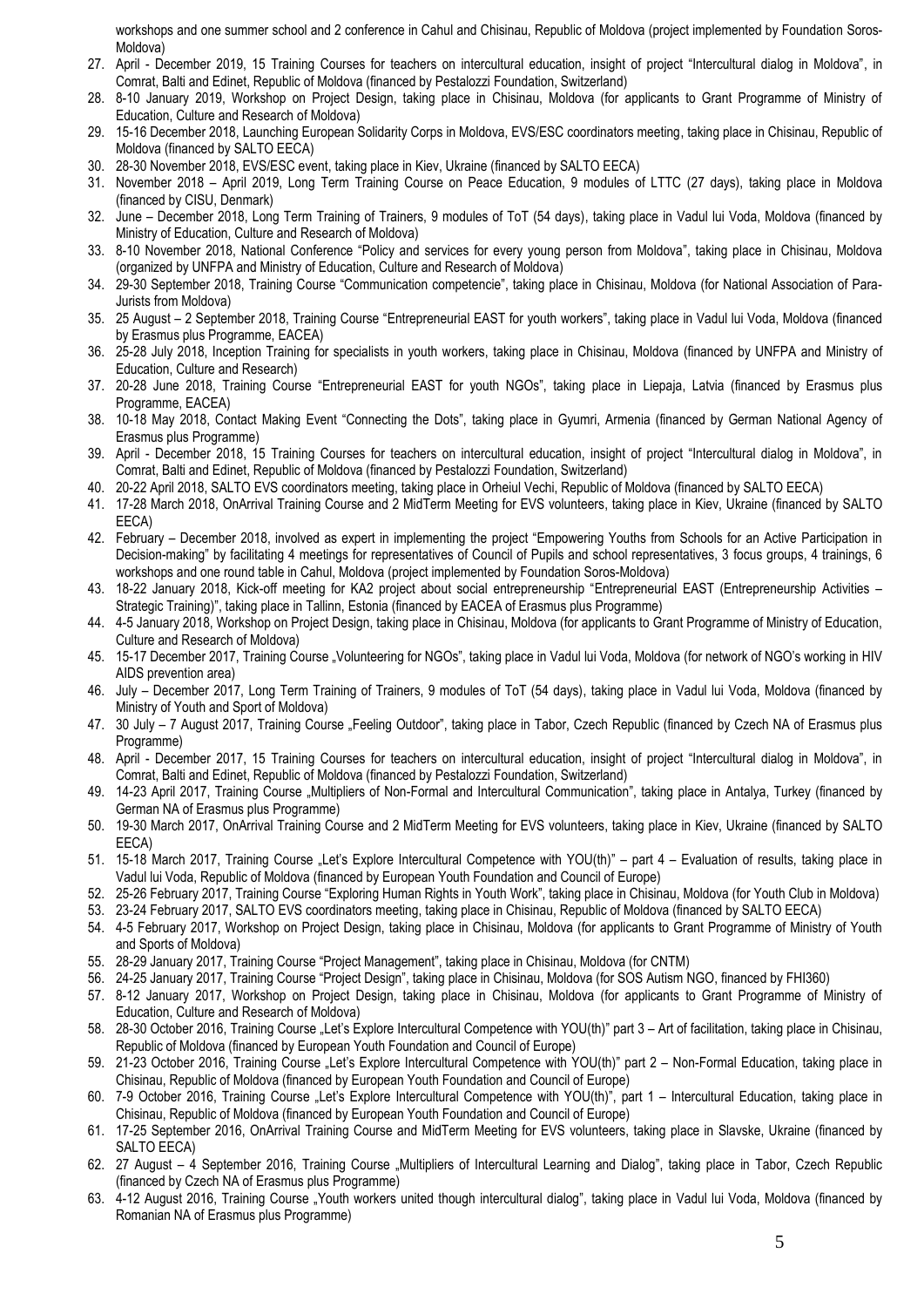- 64. 24-30 July 2016, OnArrival Training Course and MidTerm Meeting for EVS volunteers, taking place in Sarajevo, Bosnia and Herzegovina (financed by SALTO SEE)
- 65. 9-18 July 2016, Training Course "Let's go outside!", taking place in Baile Tusnad, Romania (financed by Romanian NA of Erasmus plus Programme)
- 66. July December 2016, Long Term Training of Trainers, 9 modules of ToT (54 days), taking place in Vadul lui Voda, Moldova (financed by Ministry of Youth and Sport of Moldova)
- 67. 23-26 June 2016, MidTerm Meeting for EVS volunteers, taking place in Slavske, Ukraine (financed by SALTO EECA)
- 68. 16-18 June 2016, Training Course "Project Management", taking place in Vadul lui Voda, Moldova (for CNTM National Youth Council in Moldova)
- 69. 24-29 May 2016, Training Course "Learn to FLY in EVS", taking place in Antalya, Turkey (financed by SALTO EECA, Turkish and Latvian NA)
- 70. 2-5 April 2016, MidTerm Meeting for EVS volunteers, taking place in Kiev, Ukraine (financed by SALTO EECA)
- 71. April December 2016, 15 Training Courses for youth and 12 Training Courses for teachers on intercultural education, insight of project "Intercultural dialog in Moldova", in Comrat, Balti and Edinet, Republic of Moldova (financed by Pestalozzi Foundation, Switzerland)
- 72. 26-28 February 2016, SALTO EVS coordinators meeting, taking place in Chisinau, Republic of Moldova (financed by SALTO EECA)
- 73. 22-24 January 2016, SALTO EVS coordinators meeting, taking place in Baku, Azerbajan (financed by SALTO EECA)
- 74. 14-15 January 2016, Workshop for Strategic Planning of Foundation for Advancement of Moldova
- 75. 8-9 January 2016, Training course on project design and project management, taking place in Chisinau, Republic of Moldova
- 76. 11-13 December 2015, Advanced Training of Trainers of Intercultural Dialogue in Vadul lui Voda, Republic of Moldova, (financed by Pestalozzi Foundation, Switzerland)
- 77. July December 2015, Long Term Training of Trainers, 8 modules of ToT (48 days), taking place in Vadul lui Voda, Moldova (financed by Ministry of Youth and Sport of Moldova)
- 78. September December 2015, 10 Training Courses for youth and 12 Training Courses for teachers on intercultural education, insight of project "Intercultural dialog in Moldova", in Balti and Edinet, Republic of Moldova (financed by Pestalozzi Foundation, Switzerland)
- 79. 17-26 October 2015, Training Course "Magic of NFL", taking place in Tabor, Czech Republic (financed by Czech NA of Erasmus plus Programme)
- 80. 15-23 August 2015, Training Course "Simulation for Education", taking place in Vadul lui Voda, Moldova (financed by Lithuanian NA of Erasmus plus Programme)
- 81. 6-14 August 2015, Training Course "Restart the game", taking place in Parnu, Estonia (financed by Estonian NA of Erasmus Programme)
- 82. 6-14 June 2015, OnArrival Training Course and MidTerm Meeting for EVS volunteers, taking place in Slavske, Ukraine (financed by SALTO EECA)
- 83. 11-15 May 2015, Trainings on Elective Education for elective structure in Republic of Moldova, taking place in all districts of Moldova (financed by Central Electoral Commission of Republic of Moldova)
- 84. 18-29 April 2015, OnArrival Training Course and 2 MidTerm Meeting for EVS volunteers, taking place in Slavske, Ukraine (financed by SALTO EECA)
- 85. 27 February 1 March 2015, SALTO EVS coordinators meeting, taking place in Chisinau, Republic of Moldova (financed by SALTO EECA)
- 86. 15-20 November 2014, OnArrival Training Course for EVS volunteers, taking place in Slavske, Ukraine (financed by SALTO EECA)
- 87. 17-19 October 2014, SALTO EVS event and training for ex-EVS volunteers, taking place in Ivano-Frankovsk, Ukraine (financed by SALTO EECA)
- 88. September December 2014, 10 Training Courses for youth and 12 Training Courses for teachers on intercultural education, insight of project "Intercultural dialog in Moldova", in Balti and Edinet, Republic of Moldova (financed by Pestalozzi Foundation, Switzerland)
- 89. 20-24 September 2014, OnArrival Training Course for EVS volunteers, taking place in Costesti, Moldova (financed by SALTO EECA)
- 90. 17-19 September 2014, Training Course on NFL methods, inside of Academy for Youth Workers in Moldova, taking place in Chisinau, Republic of Moldova (financed by Ministry of Youth and Sport, Moldova)
- 91. 21-30 August 2014, Training Course "A Step Forward training of trainers", taking place in Parnu, Estonia (financed by Estonian NA Erasmus plus Programme)
- 92. 1-9 July 2014, Training Course "Formal + Non-Formal = Impact", taking place in Vadul lui Voda, Republic of Moldova (financed by Youth in Action Programme by EACEA)
- 93. 11-22 June 2014, Training Course "ToT on SimGame", taking place in Vadul lui Voda, Republic of Moldova (financed by Youth in Action Programme by EACEA)
- 94. 16-23 May 2014, OnArrival Training Course and MidTerm Meeting for EVS volunteers, taking place in Slavske, Ukraine (financed by SALTO EECA)
- 95. 7-14 May 2014, Training Course "Active Youth Innovates", taking place in Vadul lui Voda, Republic of Moldova (financed by Youth in Action Programme by EACEA)
- 96. 15-23 February 2014, Training Course . The Treasure of Games", taking place in Tbilisi, Georgia (financed by Youth in Action Programme by EACEA)
- 97. 2-10 February 2014, Training Course "Power of NFL", taking place in Bakuriani, Georgia (financed by Youth in Action Programme by EACEA)
- 98. 9-11 January 2014, Workshop for Strategic Planning of Cricova town
- 99. September December 2013, 8 Training Courses for youth and 8 Training Courses for teachers on on intercultural education, insight of project "Intercultural dialog in Moldova", in Balti and Edinet, Republic of Moldova (financed by Pestalozzi Foundation, Switzerland)
- 100. 21 September 1 October 2013, Training Course "ToT on ID", taking place in Vadul lui Voda, Republic of Moldova (financed by Youth in Action Programme by EACEA)
- 101. 17 24 August 2013, Training Course "YouSim", taking place in Berlin, Germany (financed by Youth in Action Programme, German NA)
- 102. 11 17 August 2013, Training Course "A.C.E.", taking place in Daugavpils, Latvia (financed by Youth in Action Programme, Latvian NA)
- 103. 20 28 July 2013, Seminar for teacher on non-formal education "Teacher Power", taking place in Vadul lui Voda, Republic of Moldova (financed by Youth in Action Programme by Polish NA)
- 104. 13 20 July 2013, Training Course "Youth Participation as a Way of Change" taking place in Vadul lui Voda, Republic of Moldova (financed by Youth in Action Programme, Danish NA)
- 105. 13 21 May 2013, Training for facilitators "Do it Non-formal", taking place in Vadul lui Voda, Republic of Moldova (financed by Youth in Action Programme by EACEA)
- 106. 25 July 4 August 2012, Training course "Mobilizing youth in environmental activities" in Molovata Noua, Republic of Moldova (financed by Youth in Action Programme, Hungarian NA)